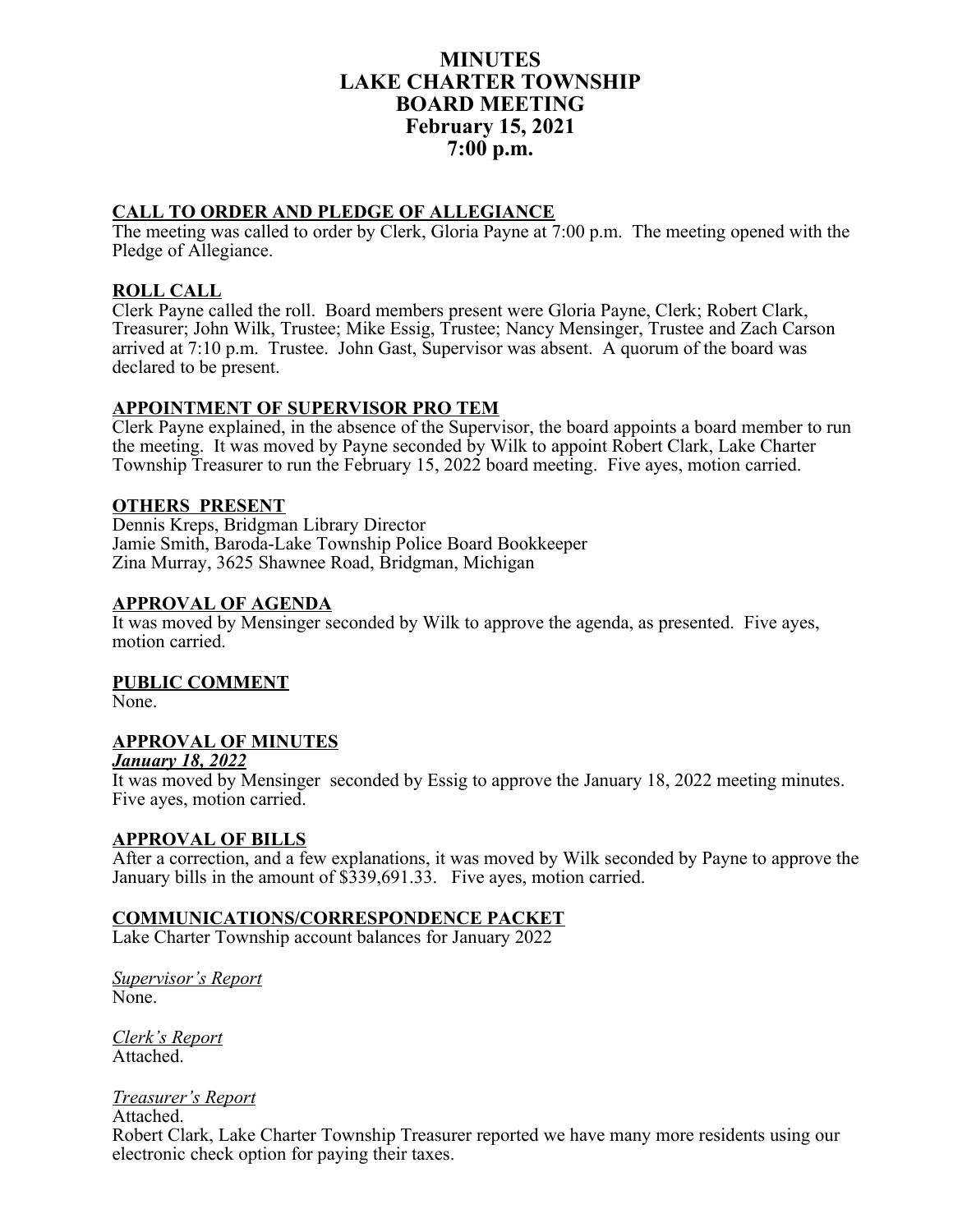### *Planning Commission Report*

Lake Charter Township Planning Commission Meeting minutes are on file in the Township Hall offices.

*Water Plant Report* Attached.

The Lake Charter Township 2021 Water Billing report is attached.

*GRSD Sewer Authority Report* GRSD Sewer Authority meeting minutes of December 15, 2021 are attached.

*Police Department* Baroda-Lake Township Police Board minutes of December 14, 2021 meeting attached.

*Fire Department Report* Attached.

*Park Committee Report* Attached.

*Library Report* Bridgman Public Library Happenings report of February 15, 2022 are attached.

*Cemetery Committee Report* Attached.

*Building Department Report* January report attached.

*Lake Township Economic Growth Alliance Report* Attached.

*Medic One Report* Attached.

*Utility Committee Report* Attached.

*Capital Improvement Report* No meeting.

*Zoning Board of Appeals Report*

The Lake Charter Township Zoning Board of Appeals meeting minutes are on file in the Township Hall offices.

# **AGENDA ITEMS**

#### *Approval of Resolution Poverty Exemption*

Supervisor Pro Tem Clark brought to board members attention the Resolution of Guidelines for Applicants Requesting Consideration for Poverty Exemption. He informed board members that we have this placed on record every year. He asked board members if we could forego the reading of the Resolution, which was affirmative.

It was moved by Wilk seconded by Essig to approve The Resolution of Guidelines for Applicants Requesting Consideration for Poverty Exemption. Six ayes, motion carried.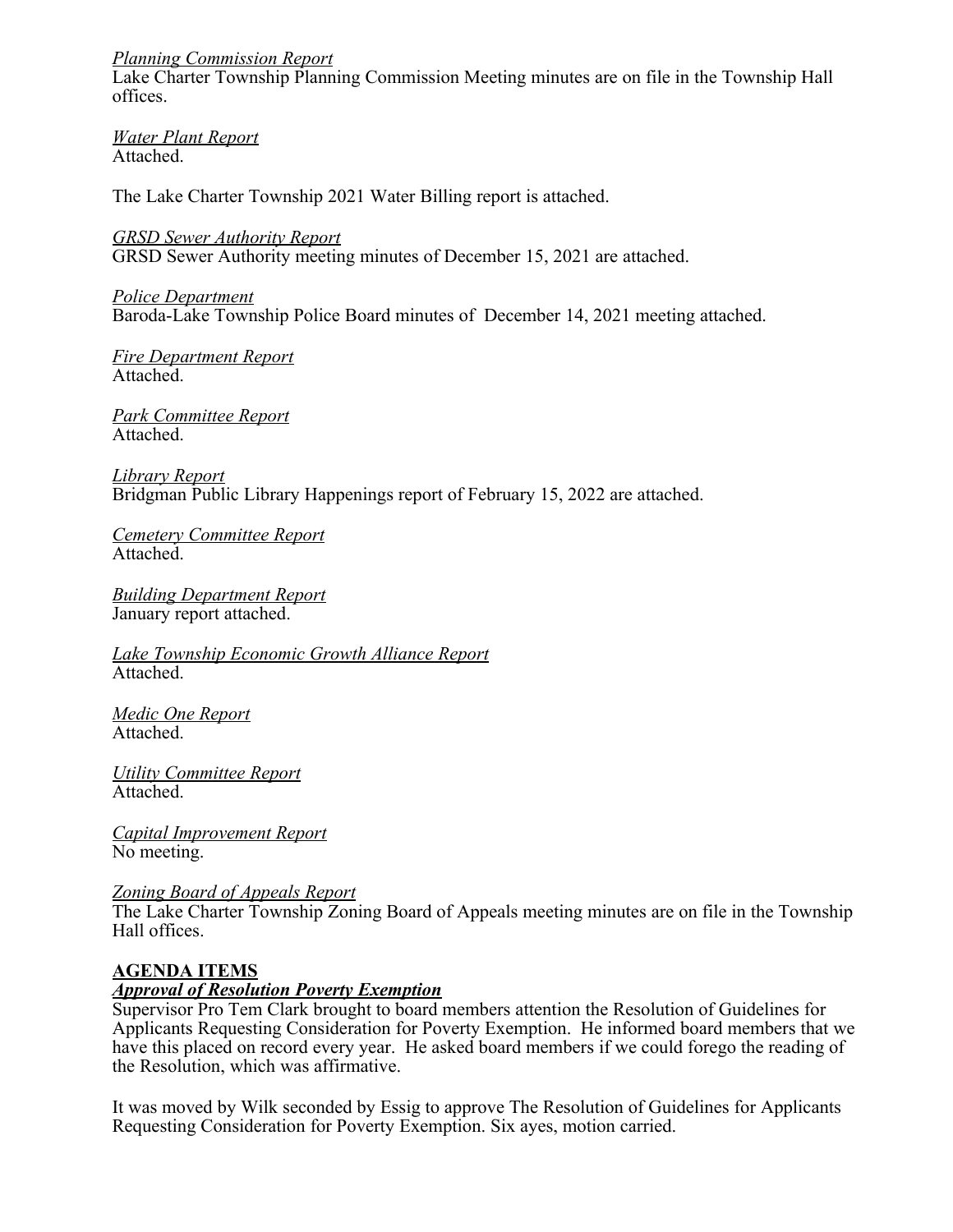# *Approval of Medic One 2022-2023 Budget*

Supervisor Pro Tem Clark directed board members attention to the Medic One 2022-2023 Budget. Major items of the budget consists of two (2) 2022 ambulances and one (1) 2022 Tahoe paramedic 1<sup>st</sup> Responder unit. Salary increases of 3% to non-union employees, salary increases of 3% to union employees, a four (4%) increase in per capita level for all municipalities and a three (3%) increase in rates charged to patients.

It was moved by Essig seconded by Carson to approve the Medic One 2022-2023 Budget as presented. Six ayes, motion carried.

### *Approval of the adoption of the State of Michigan 2018 Plumbing Code*

Supervisor Pro Tem Clark reported to the board that Lake Charter Township's Plumbing/Mechanical Inspector, John Dobbertein, needs the Lake Charter Township Board to adopt the 2018 Michigan Plumbing Code. As part of our duties for enforcement of the building, electrical, mechanical and plumbing inspections, we must also adopt the updated codes.

It was moved by Mensinger seconded by Wilk to approve the adoption of the State of Michigan 2018 Plumbing Code. Six ayes, motion carried.

# *CGA and Park Committee Appointments*

Supervisor Pro Tem Clark reported that John Gast had communicated with him regarding the appointments of Kathy Ramso and Richard Kubsch to be appointed to the CGA board, and also to Aaron Noll to be appointed to the Park Committee.

It was moved by Payne seconded by Wilk to approve the appointment of Kathy Ramso and Richard Kubsch to the CGA board and Aaron Noll to the Park Committee. Six ayes, motion carried.

### *Park Concession Building Proposal*

Supervisor Clark Pro Tem directed board members attention to the proposal from D. Layman Construction LLC for two concession buildings at Lake Charter Township Park. This is the only proposal that was received. Lake Charter Township is familiar with D. Layman Construction LLC, since they renovated the old fire station.

The proposal is for less maintenance intensive metal siding to match the newer maintenance building at the Park. The concession buildings are used frequently by both baseball and softball organizations during their seasons and when holding tournaments. Rather than remove the existing structures and build new at a significant expense, we are opting to use the existing frame structures and roof and put on new metal sidings, facia, doors and windows.

This item was budgeted for \$30,000.00 as part of the Park capital improvement plan for the Lake Charter Township 2022 budget year. D. Layman Construction LLC proposal is for \$27,561.00 for the two concession buildings plus an option for four exterior shelves at the cost of \$1,268.00. Work to begin after the spring season, June 2022.

It was moved by Mensinger seconded by Wilk to approve the proposal from D. Layman Construction LLC for two concession buildings at Lake Charter Township Park, as well as exterior shelves, not to exceed \$30,000.00. Six ayes, motion carried.

# **PUBLIC COMMENT**

Zina Murray, 3625 Shawnee Road, Bridgman, Michigan asked what we are doing with our share of the ARPA money.

Supervisor Pro Tem Clark explained that some funds will be used for the trail that will begin at the Bridgman High School and end up at Lake Charter Township Park. We also have water mains that need to be upgraded.

Broadband is currently being looked into under by the County of Berrien.